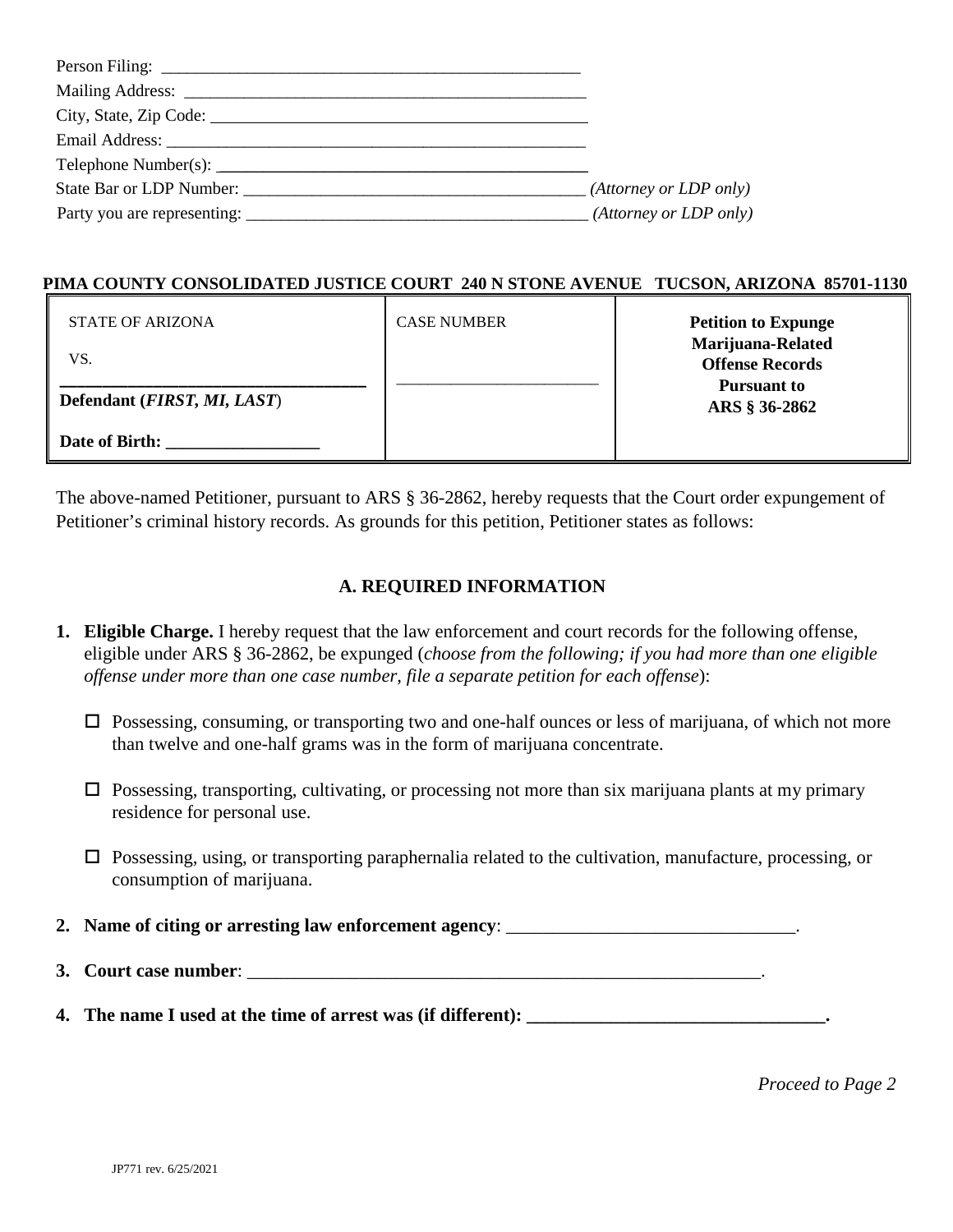## **B. ADDITIONAL INFORMATION RELATED TO THE ELIGIBLE CHARGE(S):**

*(complete all fields known to you)* 

| 3. One or more non-eligible charges were filed against me in this same case $\Box$ Yes $\Box$ No |  |
|--------------------------------------------------------------------------------------------------|--|
|                                                                                                  |  |
|                                                                                                  |  |
|                                                                                                  |  |
|                                                                                                  |  |

## **C. SUPPORTING DOCUMENTATION**

Attached is documentation that supports my petition *(The court may find it helpful to have documents that support your request for expungement, for example, the complaint against you, judgment and sentencing order, payment plan, or any other official document showing a superior court case number, crime lab report showing weight of marijuana seized; or DPS or FBI case extract. However, you are not required to provide any supporting documents)*

 $\overline{\phantom{a}}$  , which is a set of the set of the set of the set of the set of the set of the set of the set of the set of the set of the set of the set of the set of the set of the set of the set of the set of the set of th

 $\overline{\phantom{a}}$  , and the contract of the contract of the contract of the contract of the contract of the contract of the contract of the contract of the contract of the contract of the contract of the contract of the contrac

## **D. HEARING REQUEST**

I understand that I can request a hearing on my petition, but the court may choose to proceed without a hearing.

I hereby request a hearing . . . . . . . . . . . . . . . . . . . . . . . . . . . . . . . . . . . . . . . . . . . . . . . . . . . . . . Yes No

*Proceed to Page 3*